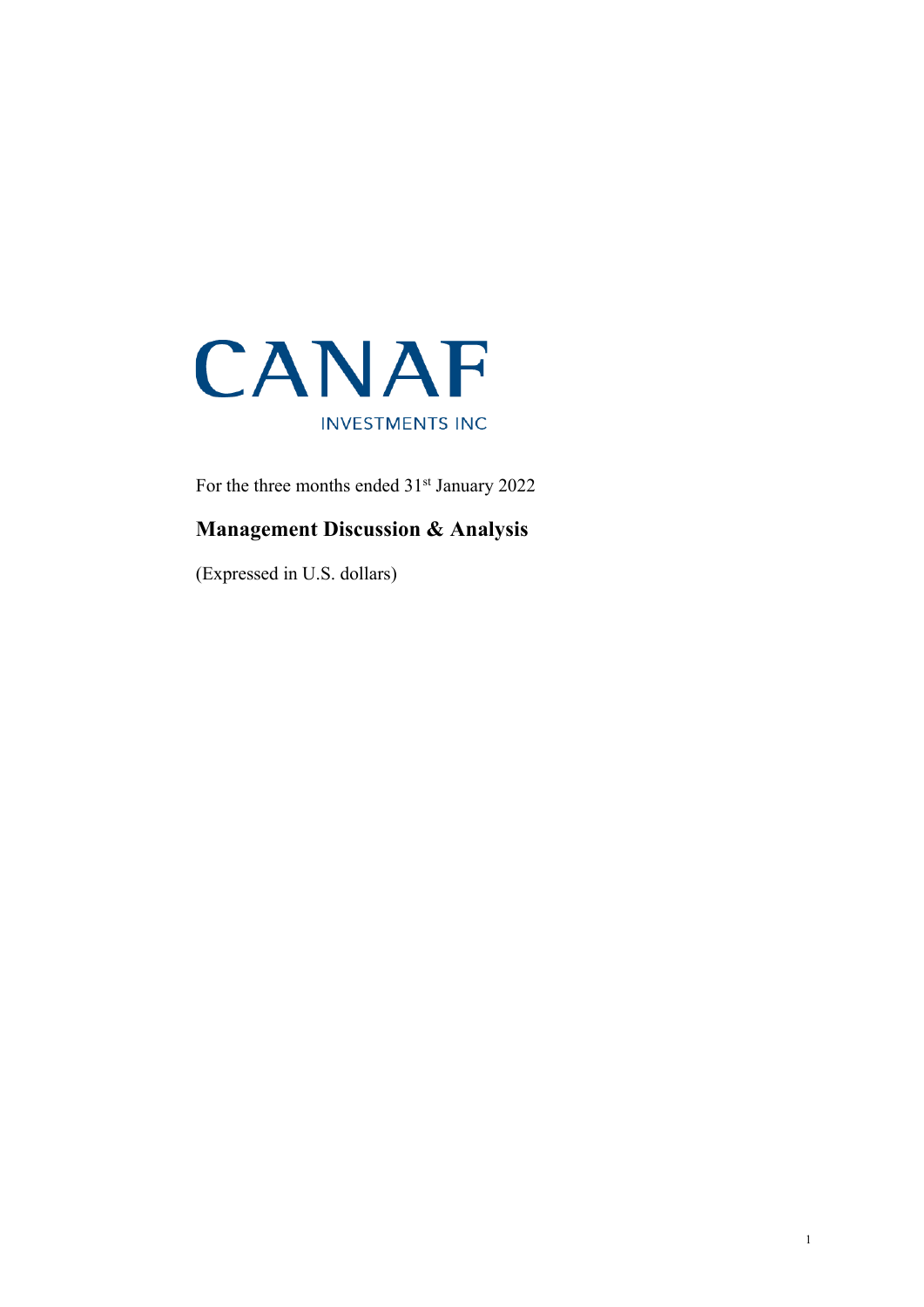### **INTRODUCTION**

Date Prepared:  $28<sup>th</sup> March 2022$ 

This Management Discussion and Analysis, ("MDA") covers the operations of Canaf Investments Inc. ("Canaf" or the "Corporation") for the three months ended January 31, 2022 and should be read in conjunction with the unaudited consolidated Financial Statements for the three months ended January 31, 2022 and related notes. The Financial Statements are presented in accordance with International Financial Reporting Standards ("IFRS"). Canaf's accounting policies are described in Note 2 of the unaudited Financial Statements for the three months ended January 31, 2022. The financial statements together with this MDA are intended to provide investors with a reasonable basis for assessing the financial performance of the Corporation.

All dollar amounts are expressed in US dollars, the functional currency of the Corporation, unless otherwise stated. The Corporation's listing on the TSX-V however, is quoted in Canadian Dollars. Additional information relating to the Corporation is available on SEDAR at www.sedar.com. or at Corporation's website at www.canafinvestments.com.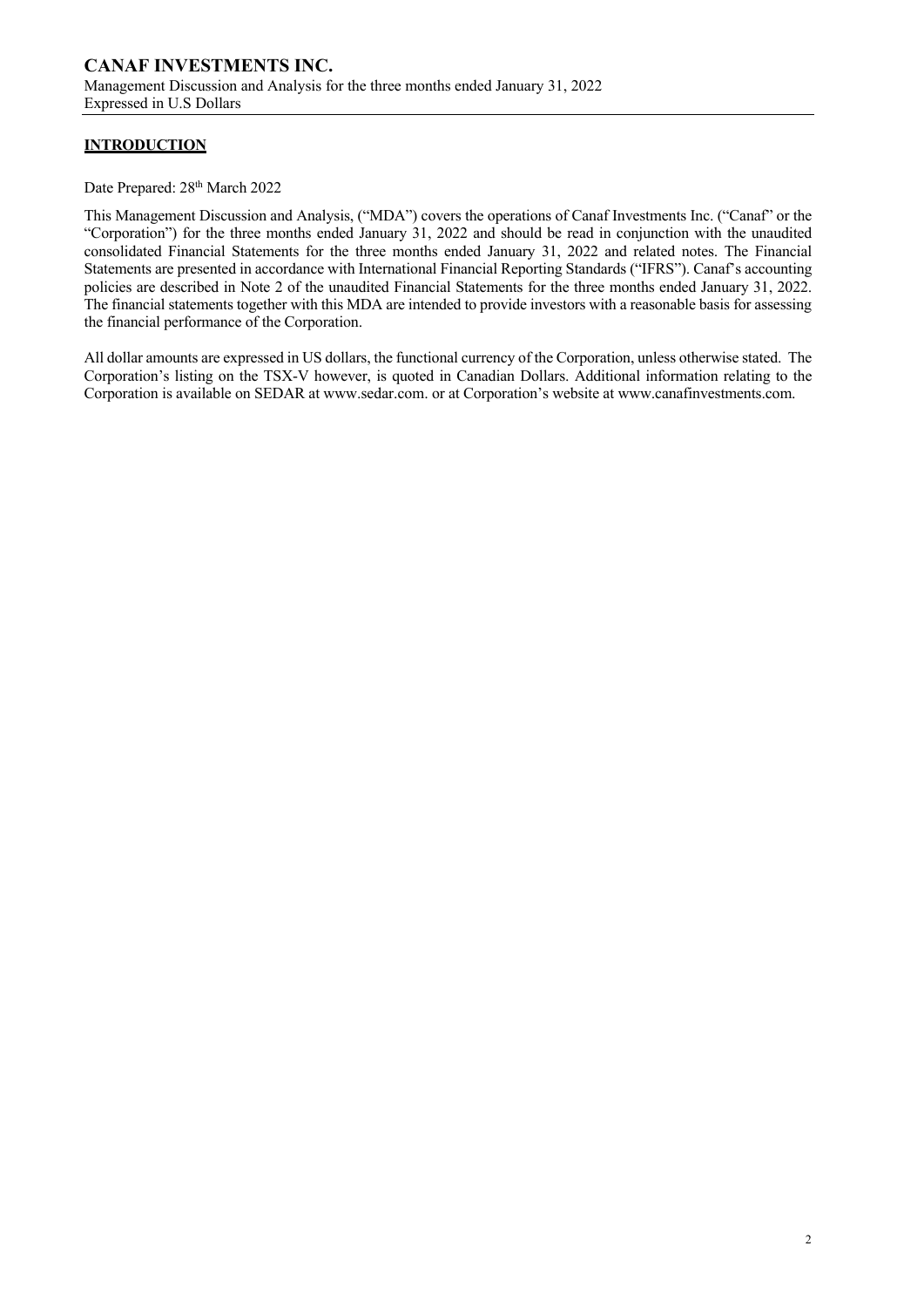#### **DESCRIPTION OF BUSINESS**

Canaf is incorporated in the Province of Alberta with two wholly owned subsidiaries in South Africa, Quantum Screening and Crushing (Pty) Limited ("Quantum"), and Canaf Investments (Pty) Ltd, ("Canaf Ltd").

Quantum, through its 70% owned subsidiary, Southern Coal (Pty) Ltd. ("Southern Coal"), processes anthracite coal into de-volatised anthracite (calcined anthracite) for sale mostly to steel and ferromanganese manufacturers as a substitute product for coke.

Canaf Investments (Pty) Ltd, incorporated in 2019, acts as Canaf's South African holding company with the intention of creating a diverse Corporation focused on sustainable and long-term growth sectors within South Africa. Canaf Investments (Pty) Ltd owns 100% of Canaf Estate Holdings (Pty) Ltd., ("CEH"). Canaf Investments (Pty) Ltd., is also exploring new sectors to invest in within South Africa, whilst continuing to develop and expand CEH and Southern Coal.

### *Southern Coal – Calcined Anthracite, South Africa*

Southern Coal produces calcined anthracite, which is primarily sold as a substitute to coke in sintering processes, by feeding anthracite coal through its rotary kilns, at temperatures between 900 and 1100 degrees centigrade; the volatiles are driven off and the effective carbon content increased.

Southern Coal's clients are world leaders in steel and ferromanganese production. Southern Coal's three kilns operate near Newcastle, KwaZulu Natal.

#### *Canaf Estate Holdings – Property Investments, South Africa*

CEH is a property investment company focused on acquiring, redeveloping and renting properties primarily within the suburbs of the old Johannesburg CBD. CEH made its first property acquisition in August 2019, its second in January 2022 and is on track to own 3 properties, with a total value of approximately R4million by the end Q2, 2022, generating net pre-tax returns in excess of 15%.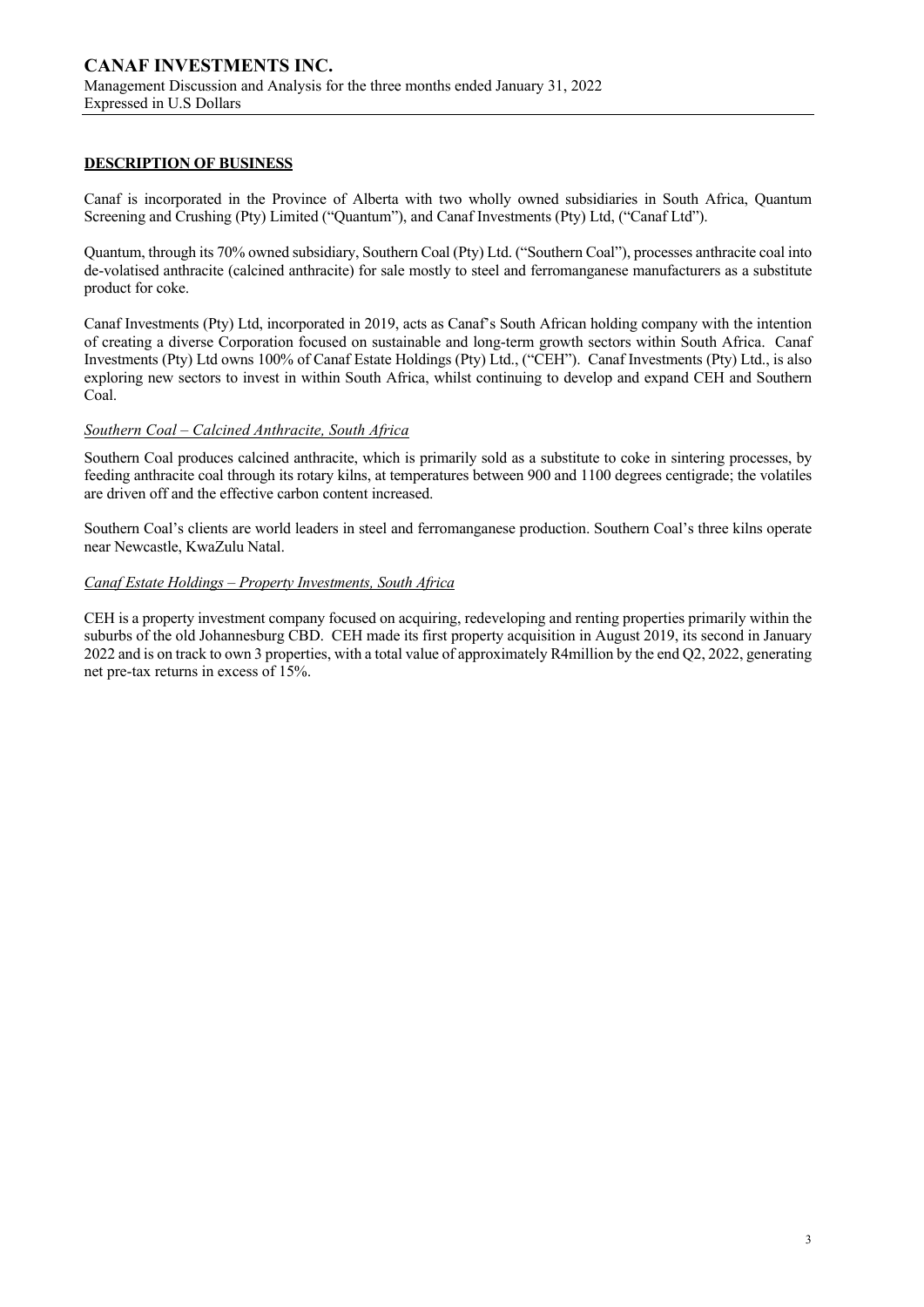### **OVERALL PERFORMANCE AND OUTLOOK**

The quarter ending January 31, 2022 reflects an expected, and temporary reduction in sales, caused by a major shutdown at one of its main customer's sintering facilities in South Africa. Despite a reduction of sales to US\$2,326,691 for the period, a 31% reduction in comparison to the previous quarter, the Corporation recorded a net income of US\$50,882 (2021: US\$185,122). Q2 2022 is expected to see a significant positive rebound in revenue with sales forecast in excess of US\$3.5 million.

The Corporation believes that the prospects for the anthracite beneficiation business in South Africa (Southern Coal) remain strong as management reports not only increased interest for its product abroad, but also from local South African industry.

During the quarter, CEH completed the purchase of a second property, and is expected to complete the purchase of third property during Q2, 2022, which will bring the total property portfolio value to approximately R4 million.

The board is confident that the Corporation continues to be in a very strong financial position as it looks to invest in new opportunities both aligned to the existing calcining business, as well as in new sectors. The Corporation remains focused on long-term sustainable, and socially responsible growth, within sub-Saharan Africa.

As of 31 January, 2022, shareholder equity stood at US\$5.2m, or CAN\$6.6m, which relates to a book value per share of CAN\$0.138/share.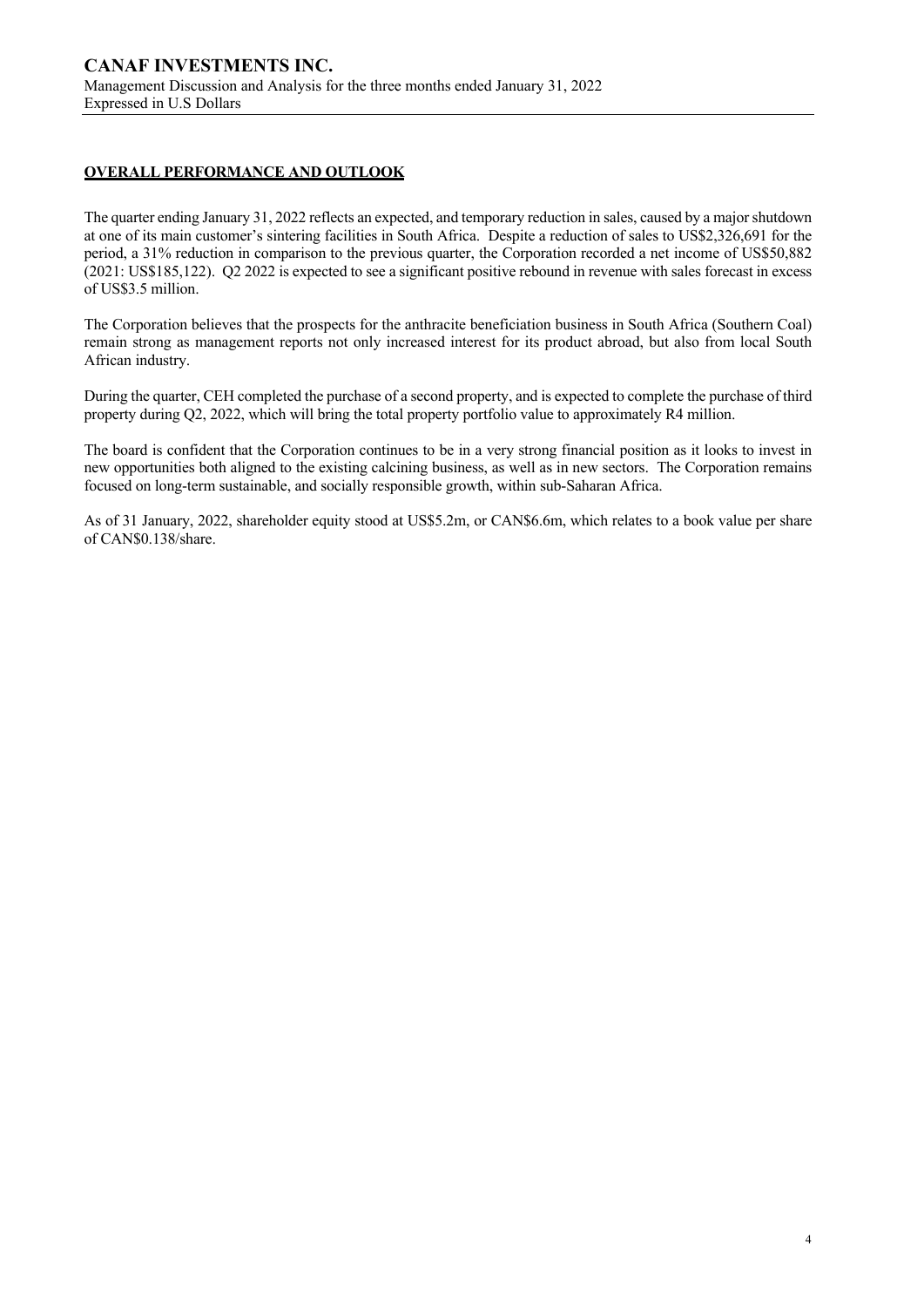### *Selected Financial Information*

Due to the Corporation being listed on the TSX-V and its share price being quoted in Canadian Dollars, the Corporation has converted some key financial information included in this report to Canadian Dollars. The following financial information is derived from the Corporation's unaudited financial statements for the three months ended January 31, 2022, with a comparison in Canadian Dollars.

|                                              |                          | <b>3 Months Ended</b>         |                              | <b>3 Months Ended</b>                         |
|----------------------------------------------|--------------------------|-------------------------------|------------------------------|-----------------------------------------------|
| Conversion 1.00 US (av. 12 months)           | 2022<br>US\$             | <b>Jan 31</b><br>2021<br>US\$ | 2022<br><b>CANS</b><br>1.267 | <b>Jan 31</b><br>2021<br><b>CANS</b><br>1.287 |
| Revenue from Sales<br>Cost of Sales          | 2,326,691<br>(2,192,553) | 3,182,665<br>(2,850,465)      | 2,947,425<br>(2,777,500)     | 4,095,852<br>(3,668,335)                      |
| <b>Gross Profit</b>                          | 134,138                  | 332,200                       | 169,925                      | 427,517                                       |
| Expenses                                     | (126, 828)               | (123, 613)                    | (160, 665)                   | (159,081)                                     |
| Interest Income                              | 43,036                   | 40,631                        | 54,518                       | 52,290                                        |
| Other Income                                 | 15,097                   | 1,370                         | 19,125                       | 1,764                                         |
| Gain from Sale of Vehicle                    | 482                      | $\boldsymbol{0}$              | 611                          | $\theta$                                      |
| Net Income for the year (before tax)         | 65,925                   | 250,589                       | 83,514                       | 322,490                                       |
| Income Tax Recovery (Expense)                | (15,043)                 | (65, 467)                     | (19,057)                     | (84,251)                                      |
| Net Income for the year                      | 50,882                   | 185,122                       | 64,457                       | 238,238                                       |
| Attributable to the Shareholders             | 55,740                   | 161,614                       | 70,611                       | 207,985                                       |
| Attributable to the Non-Controlling Interest | $-4,858$                 | 23,508                        | $-6,154$                     | 30,253                                        |
| <b>Adjusted EBITDA</b>                       | 64,861                   | 251,338                       | 82,165                       | 323,453                                       |

### *Non- GAAP Performance Measures*

The Corporation has included additional financial performance measures in this MD&A, such as adjusted EBITDA. The Corporation believes that, in addition to conventional measures prepared in accordance with IFRS, certain investors use this information to evaluate the Corporation's underlying performance of its core operations and its ability to generate cash flow. Accordingly, it is intended to provide additional information and should not be considered in isolation or as a substitute for measures of performance prepared in accordance with IFRS.

### *\*Reconciliation of Adjusted EBITDA and Profit*

|                                 | <b>3 Months Ended</b><br><b>Jan 31</b> |              |                     | <b>3 Months Ended</b><br><b>Jan 31</b> |
|---------------------------------|----------------------------------------|--------------|---------------------|----------------------------------------|
|                                 | 2022<br>US\$                           | 2021<br>US\$ | 2022<br><b>CANS</b> | 2021<br><b>CANS</b>                    |
| Conversion 1.00 US Dollar Rate  |                                        |              | 1.267               | 1.287                                  |
| Net Income for the year         | 50,882                                 | 185,122      | 64,457              | 238,238                                |
| Interest Paid                   | $\theta$                               | $_{0}$       | $\theta$            | $\theta$                               |
| Interest Received               | (43,036)                               | (40, 631)    | (54, 518)           | (52,290)                               |
| Foreign Exchange Gain/ (Losses) | 2,583                                  | (4, 594)     | 3,273               | (5,913)                                |
| Depreciation                    | 39,389                                 | 45,974       | 49,897              | 59,166                                 |
| Income Taxes                    | 15,043                                 | 65,467       | 19,057              | 84,251                                 |
| <b>Adjusted EBITDA</b>          | 64.861                                 | 251,338      | 82,166              | 323,453                                |

*Adjusted EBITDA represents earnings before interest, taxes, depreciation, amortization, foreign exchange gain (loss) and other revenues (expenses) as historically calculated by the Corporation.*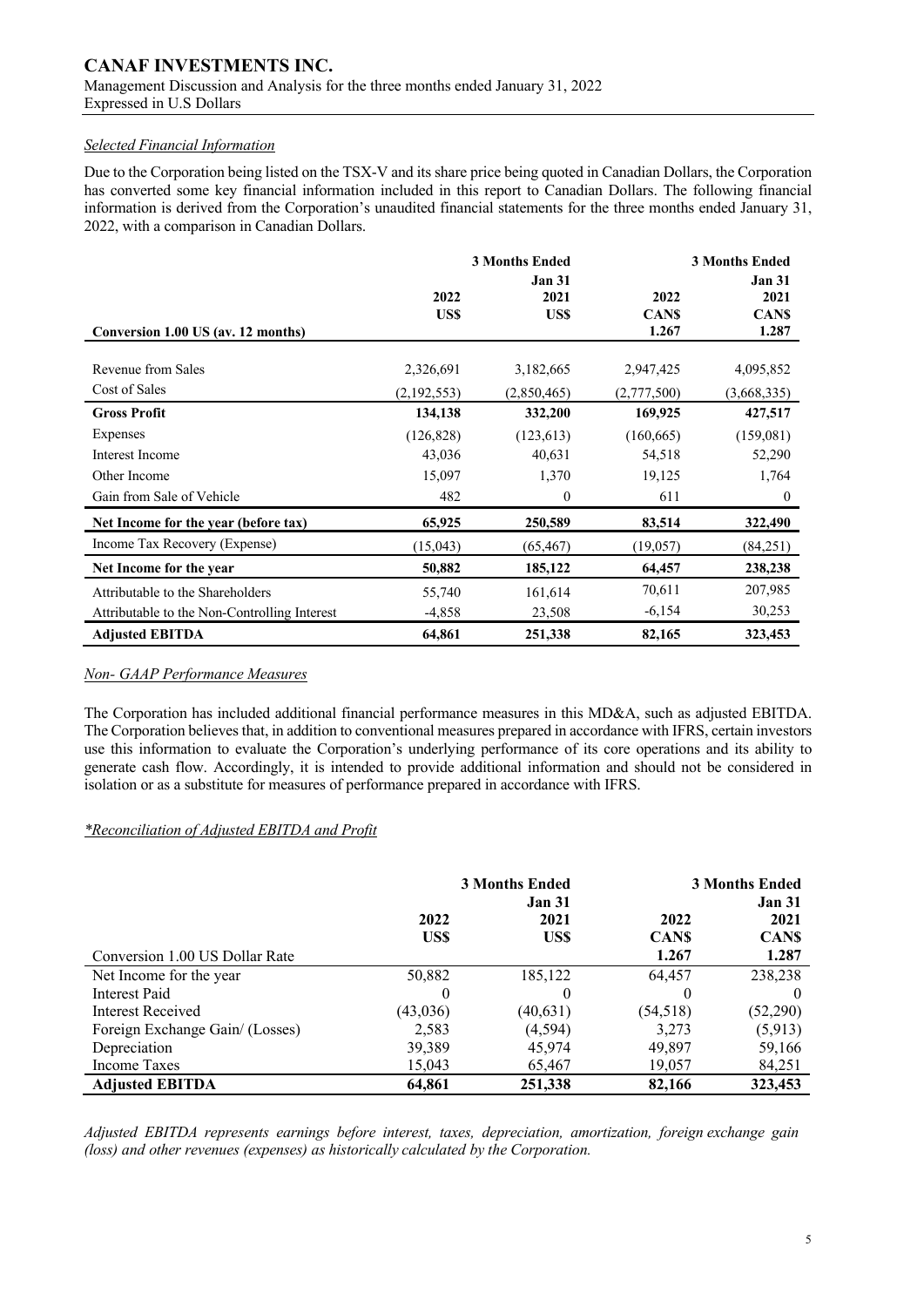### **BROAD-BASED BLACK ECONOMIC EMPOWERMENT TRANSACTION (B-BBEE)**

As part of Southern Coal's B-BBEE transformation program, Amandla Amakhulu (Pty) Ltd, ("AAM"), a 100% black, privately owned, and ringfenced, company incorporated in South Africa, acquired 30% of the issued shares of Southern Coal, from Canaf's wholly owned subsidiary, Quantum, for the value of 18 million Rand. The financial effective date for the transaction is 01 August 2018.

Quantum in return received cumulative, redeemable preference shares in AAM in the amount of the purchase price. These preference shares shall provide preferential dividends, until redeemed by AAM. These dividends will be secured by an irrevocable direction from AAM to Southern Coal to pay Quantum such dividends from any distribution to AAM. No dividends have been paid during the three months ended  $31<sup>st</sup>$  January 2021, dividends paid during the year ended 31 October 2021 equated to US\$118,154.

### **CLAIM AGAINST KILEMBE MINES LIMITED**

In August 2006, Canaf, then known as Uganda Gold Mining, announced the termination of any further investment into its Kilembe Copper-Cobalt Project in Uganda. Since 2007, the Corporation has been involved in a legal dispute with Kilembe Mines Limited, ("KML"), wherein the Corporation seeks general damages, special damages and costs of the Arbitration from KML for breach of contract. In January 2013, the high court of Uganda referred the case back to arbitration for determination.

On May 29, 2013, a preliminary meeting was held between the Corporation, KML and the then arbitrator. After the filing of the Statements of Claim and Defence had been concluded, the Corporation's appointed Ugandan Advocates (MMAKS Advocates) notified the board that the Arbitrator had decided to step down for personal reasons.

MMAKS Advocates and the Government's Solicitor General then agreed to a new Arbitrator, Retired Justice James Ogoola. The parties held a preliminary meeting with the Arbitrator who requested them to provide their fee estimate for the conduct of the Arbitration. The fee was later agreed between the parties and the Arbitrator with MMAKS Advocates disbursing the Corporation's portion of the fee on account. MMAKS Advocates applied for and was granted leave by the Arbitrator to file an Amended Statement of Claim on the Corporation's behalf. The parties now await for the matter to be set down for scheduling and hearing by the Arbitrator.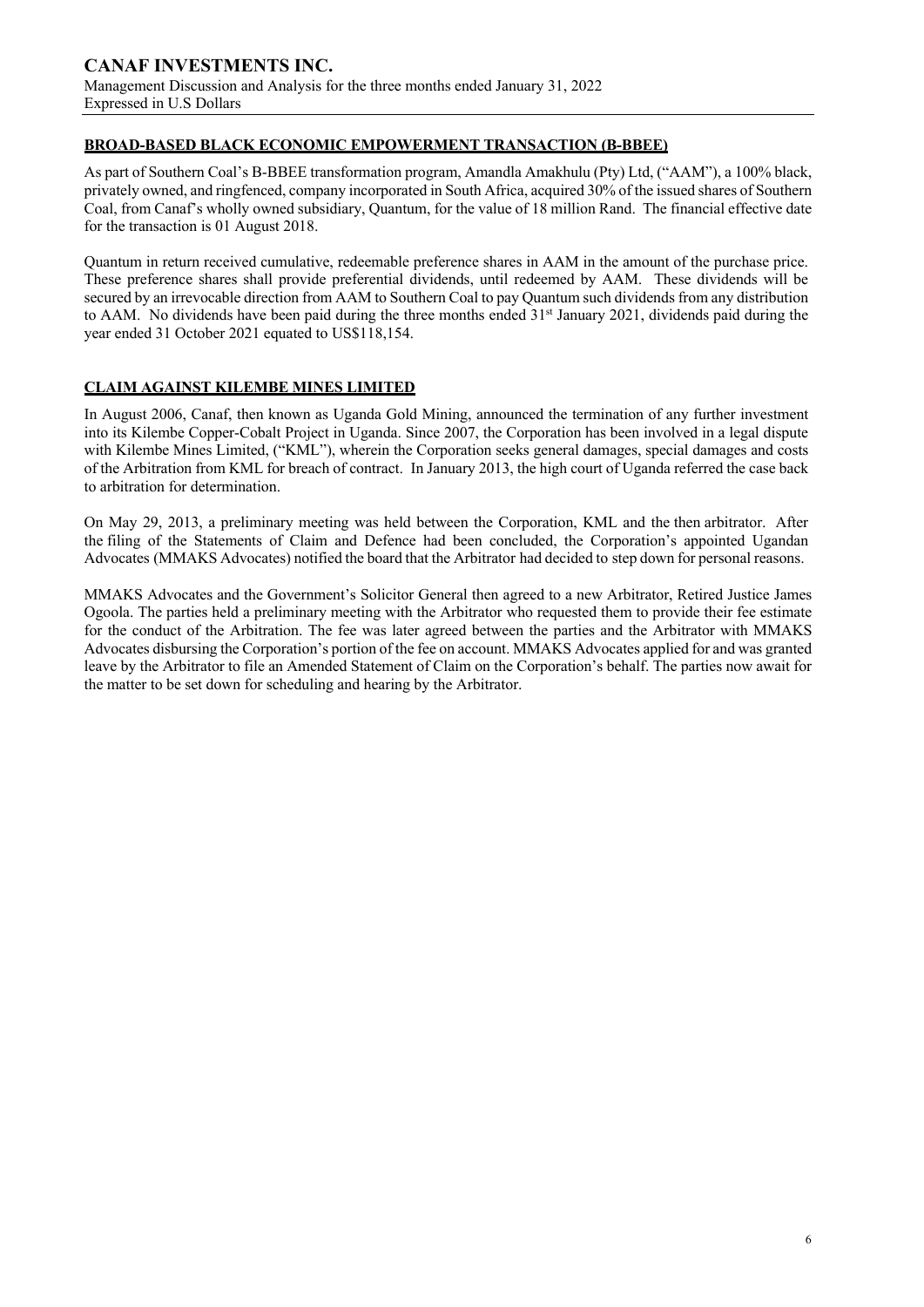### **RESULTS OF OPERATIONS**

### **THREE MONTHS ENDED JANUARY 31, 2021**

The Corporation reports a net income for the three months ended January 31 2022 of US\$50,882 (2021: US\$185,122), a decrease of US\$134,240 (73%) in comparison to the same period the previous year, on revenues of US\$2,326,691 (2021: US\$3,182,665).

|                                   |                         | <b>3 Months Ended</b> |                 |          |
|-----------------------------------|-------------------------|-----------------------|-----------------|----------|
|                                   | <b>January 31, 2022</b> |                       |                 |          |
|                                   | 2022                    | 2021                  | <b>Variance</b> | Variance |
|                                   | US\$                    | US\$                  | US\$            | $\%$     |
| <b>Sales</b>                      | 2,326,691               | 3,182,665             | (855, 974)      | $-27%$   |
| Cost of Sales                     | (2,192,553)             | (2,850,465)           | 657,912         | $-23%$   |
| Gross Profit (Loss)               | 134,138                 | 332,200               | (198, 063)      | $-60\%$  |
| Expenses                          |                         |                       |                 |          |
| General and Administrative        | (124, 245)              | (128, 207)            | 3,962           | $-3\%$   |
| Interest on Bank Loan             |                         |                       |                 |          |
| Foreign Exchange Gain             | (2,583)                 | 4.594                 | (7, 178)        | $-156%$  |
| Total expenses                    | (126, 828)              | (123, 613)            | (3,215)         | 3%       |
| Interest Income                   | 43,036                  | 40.631                | 2,405           | 6%       |
| Other Income                      | 15,097                  | 1,370                 | 13,727          | 1002%    |
| Gain from Sale of Fixed Asset     | 482                     |                       | 482             |          |
| Income (Loss) Before Income Taxes | 65,925                  | 250,589               | (184, 664)      | $-74%$   |
| Income Tax (Expense) Recovery     | (15, 043)               | (65, 467)             | 50,424          | $-77%$   |
| Net Income (Loss) for the period  | 50,882                  | 185,122               | (134, 240)      | $-73%$   |

#### **Sales**

Revenues for Q1 2022 continued the downwards trend anticipated by management with a reduction of 27% on the same quarter last year, and 31% reduction on the prior quarter (Q4 2021). This is as a result of one of Southern Coal's main customers reducing demand due to a major maintenance shutdown towards the end of Q4 2021 and into Q1 2022 as well as the temporary halting of demand from another customer, due to high stock levels. Q2 however is forecast to reflect a return to strong sales as both of Southern Coal's main customers are forecast to require strong orders.

CEH generated rental income for Q1 of US\$8,097 generated from its first property. The Corporation can confirm it completed transfer on a second property in Q1 2022 and expects to complete transfer on a third property in Q2 2022. CEH hopes to generate a net return on investment in excess of 15% on its portfolio by the end of the current financial year.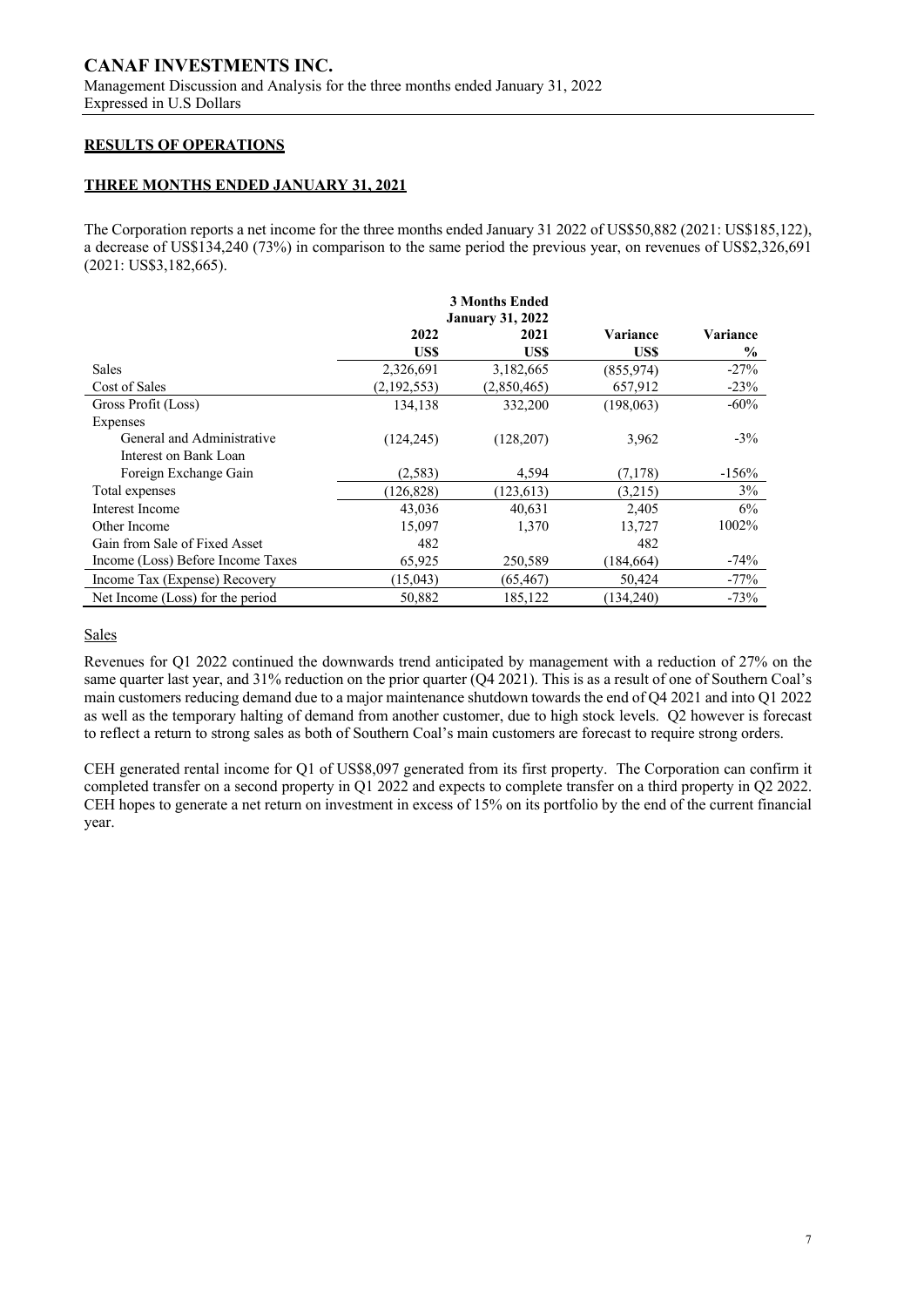### Cost of Sales

Cost of sales are 23% lower than the same 3-month period last year (2022: US\$2,192,553, 2021: US\$2,850,465) as the Corporation reduced product purchases due to a reduction in sales. Margin's fell during the quarter to 5.8% versus the same quarter last year of 10.4%, primarily caused by the influence of fixed costs with a reduction in sales.

|                                         | <b>Jan 31</b> | <b>Jan 31</b> |
|-----------------------------------------|---------------|---------------|
|                                         | 2022          | 2021          |
|                                         | US\$          | US\$          |
| Inventories, Beginning of the Year      | 703,894       | 417,400       |
| Analysis Fees                           | 608           | 74            |
| Depreciation                            | 38,676        | 45,232        |
| Electricity                             | 28,560        | 22,539        |
| Fuel, Oil and Lubricants                | 31,446        | 24,752        |
| Professional and Project Management Fee | 4,750         | 7,617         |
| Medical Expenses                        | 1,899         | 2,090         |
| <b>Product Purchases</b>                | 1,801,364     | 2,586,023     |
| Protective Clothing                     | 3,188         | 3,882         |
| Provident Fund                          | 6,386         | 5,438         |
| Machinery Rental                        | 21,503        | 14,806        |
| Repairs and Maintenance                 | 68,783        | 86,023        |
| Salaries and Benefits                   | 88,857        | 94,770        |
| Transportation                          | 49,072        | 47,702        |
| Inventories, End of the Quarter         | (656, 433)    | (507, 883)    |
|                                         | 2,192,554     | 2,850,465     |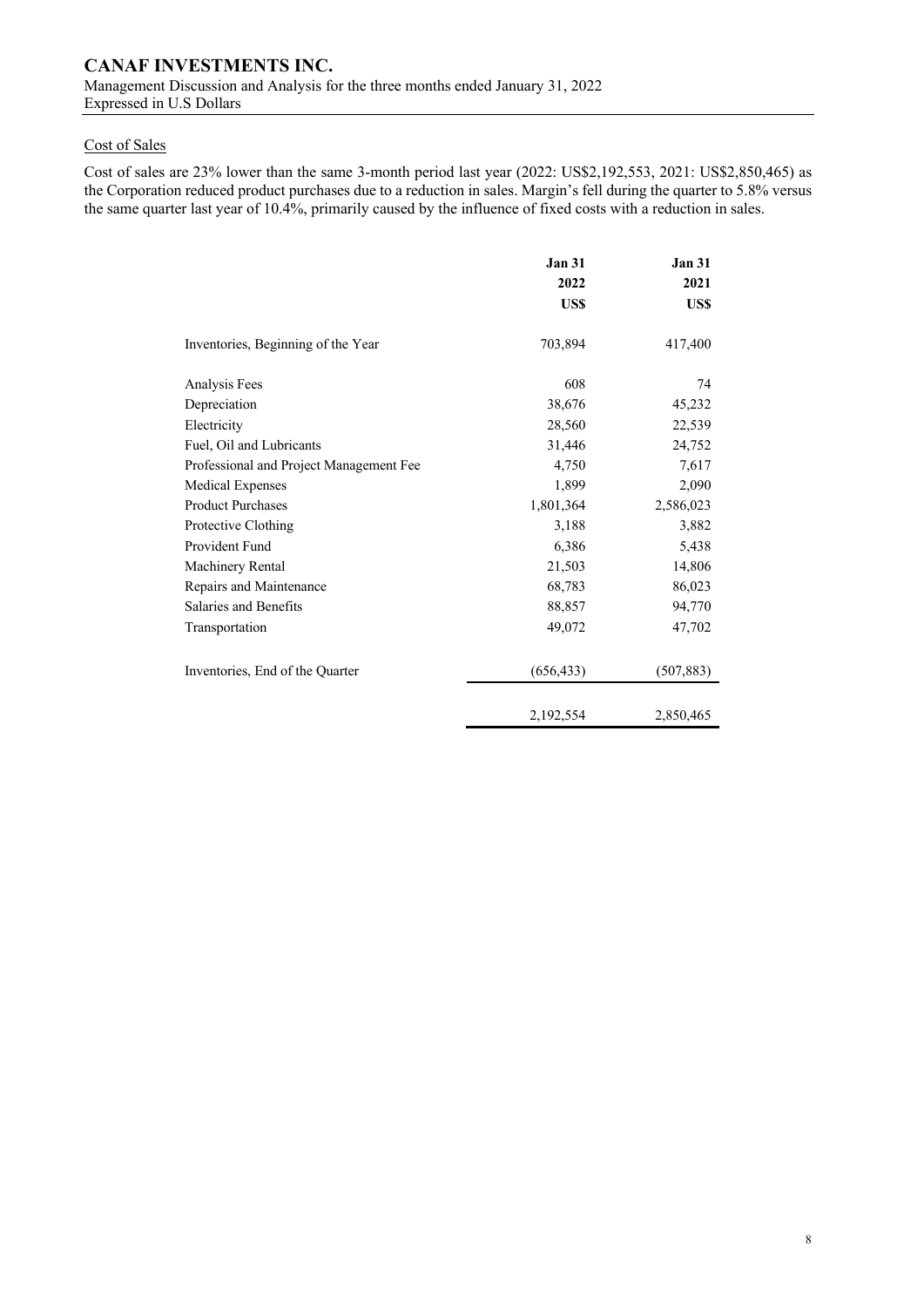## **CANAF INVESTMENTS INC.**

Management Discussion and Analysis for the three months ended January 31, 2022 Expressed in U.S Dollars

#### General and Administrative Expenses:

|                                        |          | <b>3 Months Ended</b> |          |               |
|----------------------------------------|----------|-----------------------|----------|---------------|
|                                        |          | <b>January 31</b>     |          |               |
|                                        | 2022     | 2021                  | Variance | Variance      |
|                                        | US\$     | US\$                  | US\$     | $\frac{6}{6}$ |
| Bank Charges and Interest              | 1,756    | 1,560                 | (195)    | (13%)         |
| <b>Consulting Fees</b>                 | 20,300   | 28,731                | 8,431    | 29%           |
| <b>Management Fees</b>                 | 14,447   | 16,382                | 1,935    | 12%           |
| Directors Incentives                   | 9,869    | 9,715                 | (154)    | (2%)          |
| Office, Insurance and Sundry           | 26,549   | 16,461                | (10,088) | (61%)         |
| Professional Fees                      | 21,649   | 29,185                | 7,535    | 26%           |
| Promotion                              | 279      | 171                   | (108)    | (63%)         |
| Telephone                              | 2,297    | 2,796                 | 499      | 18%           |
| Transfer Agent and Filing Fees         | 891      | 738                   | (153)    | (21%)         |
| Travel                                 | 8,124    | 8,915                 | 791      | 9%            |
| Broad-Based Black Economic Empowerment | 18,085   | 13,554                | (4, 531) | (33%)         |
|                                        | 124,245  | 128,207               | 3,962    | 3%            |
| Foreign Exchange gain                  | 2,583    | (4, 594)              | (7, 178) | 156%          |
| <b>Finance Costs</b>                   |          |                       |          |               |
| <b>Expenses</b>                        | 126,828  | 123,613               | (3,215)  | (3%)          |
| Interest Income                        | (43,036) | (40, 631)             | 2,405    | (6%)          |
| Other Income                           | (15,097) | (1,370)               | 13,727   | $(1002\%)$    |
| Gain from Sale of Fixed Asset          | (482)    |                       | 482      |               |
|                                        | 68,212   | 81,611                | 13,399   | 16%           |

#### Expenses

Focus continued during the quarter on improving the current Broad-Based Black Economic Empowerment (B-BBEE) rating, with spend of US\$18,085, an increase on the prior years quarter. Total expenses remain consistent quarter on quarter.

#### Interest Income

Interest income earned on the loan to AAM, and for cash in hand for the three-month period was US\$43,036.

### Other Income

The \$15,097 of other income relates to an insurance settlement in relation to damage to a company vehicle.

#### Share Holders Equity and Comprehensive Income

|                                                           | Jan 31, 2022 | Oct 31, 2021 | Jan 31, 2022 | Oct 31, 2021 |
|-----------------------------------------------------------|--------------|--------------|--------------|--------------|
| <b>SHAREHOLDERS' EQUITY</b>                               | US\$         | US\$         | <b>CANS</b>  | <b>CANS</b>  |
|                                                           |              |              | 1.262        | 1.251        |
| Share Capital                                             | 8,079,463    | 8,079,463    | 10,200,241   | 10,109,727   |
| Additional Paid in Capital                                | 1,342,549    | 1,342,549    | 1,694,955    | 1,679,914    |
| Foreign Currency Translation Reserve                      | (1,951,898)  | (1,897,294)  | (2,464,252)  | (2,374,059)  |
| Deficit                                                   | (2,269,029)  | (2,324,770)  | (2,864,627)  | (2,908,954)  |
| Equity Attributable to Canaf Investments Inc. Shareholder | 5,201,084    | 5,199,948    | 6,566,317    | 6,506,628    |
| Non-Controlling Interest                                  | 228,196      | 235,738      | 288,096      | 294,976      |
|                                                           | 5,429,281    | 5,435,686    | 6,854,413    | 6,801,604    |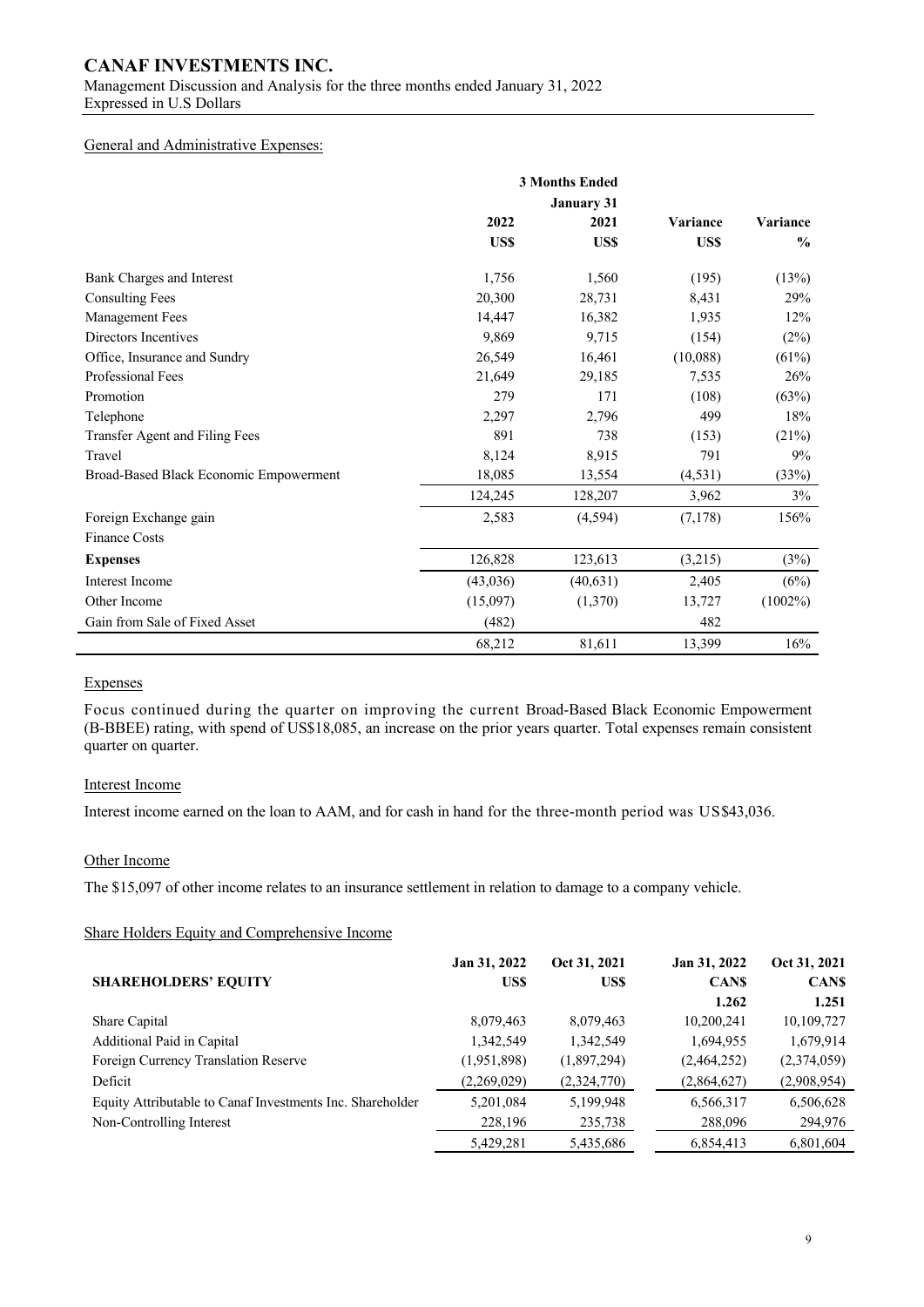#### Foreign Currency Translation Reserve

The Corporation is not subject to currency fluctuations within its core business in South Africa however the Corporation is subject to transactions in various currencies and the volatility in international currency markets does have an impact on some costs and the translation into USD, the reporting currency of the Corporation.

The 3 months comprehensive loss on foreign exchange amounts to US\$57,288 compared to the same time period last year of a gain of US\$301,538 and is primarily as a result of the translation into US\$ the reporting currency.

As of January 31, 2021, the Corporation has accumulated foreign currency other comprehensive loss of US\$1,951,898, (October 31, 2021: US\$1,897,294).

The Corporation does not hedge net asset translation movements.

Deficit

During the three months ended January 31, 2021 the deficit has reduced by US\$55,740, from US\$2,324,770 at the 31<sup>st</sup> October 2021, to US\$2,269,029.

### **SUMMARY OF QUARTERLY RESULTS**

The following financial data is derived from the Corporation's financial statements for the past 8 quarters.

Performance over the last four quarters is in line with managements expectations and shows a deteriation in EPS compared to the prior four quarters (January 31st 2022 at US\$0.017/share, and January 31st 2021 at at US\$0.020/share) as a result of the peformance seen in Q1 2022 due to the effects of a major shutdown from a key customer.

Management expects the financial year ending Oct 31, 2022 to reflect continued strong sales with an estimated 5% increase in annual sales volumes, despite Q1 2022 performance

|                                                |              | <b>Three Months Ended</b> |              |              |
|------------------------------------------------|--------------|---------------------------|--------------|--------------|
|                                                | Jan 31, 2022 | Oct 31, 2021              | Jul 31, 2021 | Apr 30, 2021 |
|                                                | US\$         | US\$                      | US\$         | US\$         |
| Sale                                           | 2,326,691    | 3,370,490                 | 4,541,800    | 3,109,892    |
| Gross Profit                                   | 134,138      | 231.259                   | 608,071      | 407,687      |
| Net Income (Loss)                              | 50,882       | 131,534                   | 373,677      | 255,084      |
| Net Comprehensive Income (Loss) for the period | (6, 406)     | (86,026)                  | 326,212      | 473,980      |
| Basic and diluted earnings (loss) per share    | 0.001        | 0.003                     | 0.008        | 0.005        |
|                                                |              | <b>Three Months Ended</b> |              |              |
|                                                | Jan 31, 2021 | Oct 31, 2020              | Jul 31, 2020 | Apr 30, 2020 |
|                                                | US\$         | US\$                      | US\$         | US\$         |
| Sale                                           | 3,182,665    | 4,142,354                 | 3,908,330    | 2,824,252    |
| Gross Profit                                   | 332,200      | 565,507                   | 475,638      | 269,303      |
| Net Income (Loss)                              | 185,122      | 360,954                   | 250,775      | 136,246      |
| Net Comprehensive Income (Loss) for the period | 486,660      | 531,967                   | 537,288      | (620, 497)   |
| Basic and diluted earnings (loss) per share    | 0.004        | 0.008                     | 0.005        | 0.003        |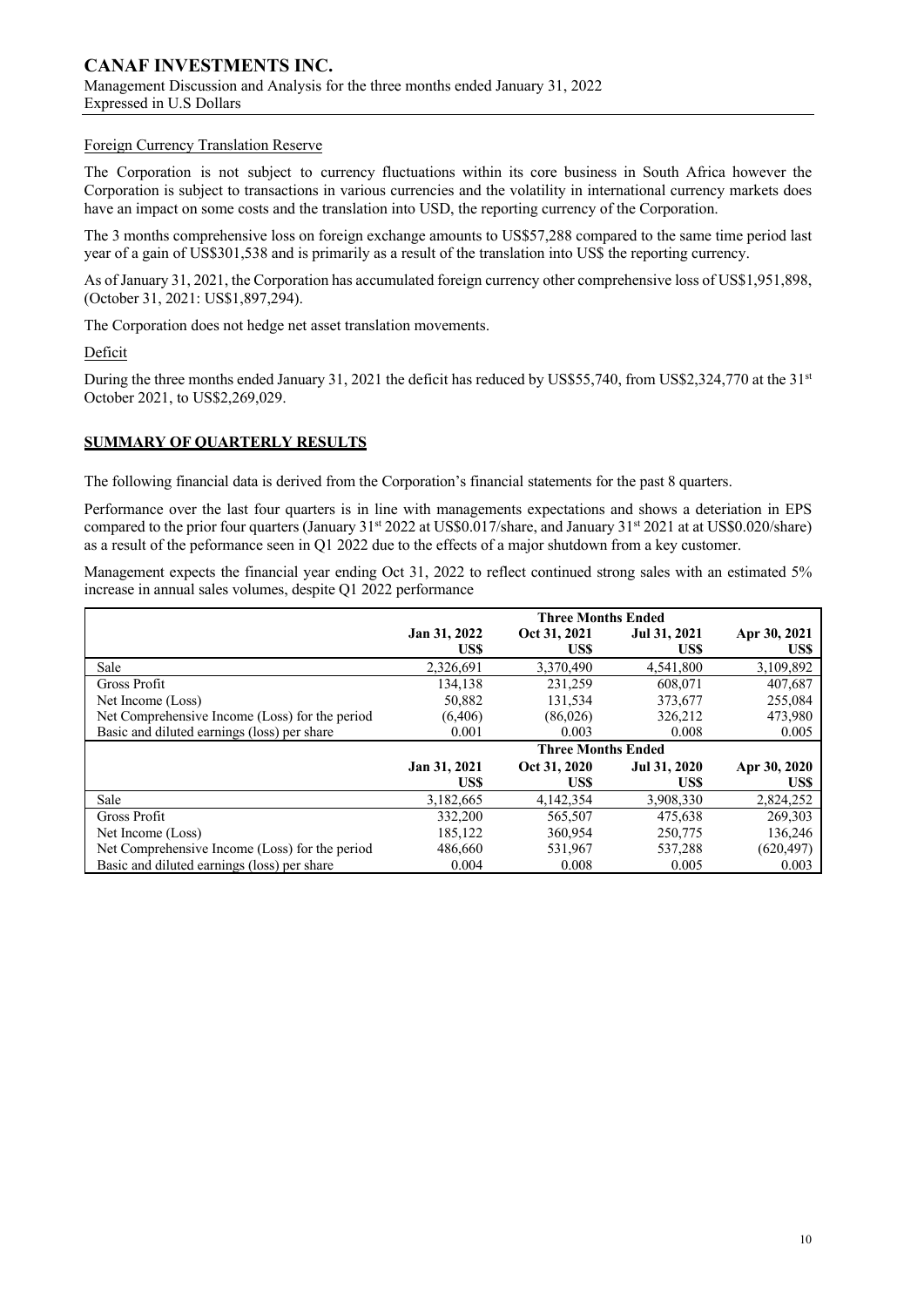### **SELECTED ANNUAL INFORMATION**

The following financial data is derived from the Corporation's audited financial statements for the years ended October 31, 2016 through to year ending October 31, 2021.

|                                                        | 2021           | 2020           | 2019           | 2018         | 2017        | 2016        |
|--------------------------------------------------------|----------------|----------------|----------------|--------------|-------------|-------------|
|                                                        | US\$           | US\$           | <b>USS</b>     | US\$         | US\$        | US\$        |
| Sales                                                  | 14,204,848     | 13,541,667     | 11,750,350     | 14,673,658   | 10.699.11   | 4,703,528   |
| Cost of Sales                                          | (12, 625, 631) | (11, 931, 532) | (10, 729, 419) | (13,502,330) | (9,476,007) | (4,600,463) |
| Gross Profit                                           | 1,579,218      | 1,610,134      | 1,020,931      | 1,171,328    | 1,223,110   | 103,065     |
| Income before income taxes                             | 1.292.963      | 1,248,503      | 730,337        | 697.267      | 736.284     | (312, 218)  |
| Income Tax (Expense) Recovery                          | (347, 546)     | (351,091)      | (191, 683)     | (73, 383)    | (194, 476)  | 133,063     |
| Net income (Loss) for the year                         | 945,417        | 897,413        | 538,654        | 623,884      | 541,808     | (179, 155)  |
| Interest Income                                        | 177.718        | 151.798        | 173,085        | 101.284      | 17.962      | 29.280      |
| Bank Loan, including current portion                   |                |                |                | 78,412       | 416,882     | 702,230     |
| <b>Total Assets</b>                                    | 6.959.105      | 5.580,049      | 5.254,018      | 4,774,437    | 3,315,232   | 2,729,318   |
| Basic and diluted earnings (loss) per share<br>(USS)   | 0.020          | 0.019          | 0.011          | 0.013        | 0.014       | (0.004)     |
| Basic and diluted earnings (loss) per share<br>(CAN\$) | 0.025          | 0.025          | 0.015          | 0.017        | 0.018       | (0.005)     |

The main components making up the total assets balance as at October, 2021 of \$6,959,105 (October, 2020 of US\$5,580,049) are: US\$1,088,572 (2020: US\$1,055,996) of non-controlling interest borrowings; US\$630,848 (2020: US\$611,252) property, plant and equipment; US\$137,599 (2020: US\$129,152) investment properties; US\$3,053,337 (2020: US\$2,047,774) in cash; US\$1,268,049 (2020: US\$1,296,617) in accounts receivable, and US\$703,894 (2020: US\$417,400) in inventories, comprising mostly of stock on hand.

### **LIQUIDITY AND CAPITAL RESOURCES**

At January 31, 2022, the Corporation had cash of US\$2,718,037 (October 31, 2021: US\$3,053,337) and working capital of US\$3,589,338 (Oct 31, 2021: US\$3,636,052). Surplus cash and cash equivalents are deposited in interest accruing accounts.

Working capital components include cash in current or interest-bearing accounts, trade and other receivables, sales tax receivable, inventories and prepaid expenses and deposits, trade and other payables, sales tax payable, and income tax payable.

Trade receivables and trade payables are expected to increase or decrease as sales volumes change.

|                                                 | <b>3 Months Ended</b><br>Jan 31, 2022 | <b>Year Ended</b><br>Oct 31, 2021 |
|-------------------------------------------------|---------------------------------------|-----------------------------------|
|                                                 | US\$                                  | US\$                              |
| Cash provided by (used) in operating activities | (246, 854)                            | 1,263,318                         |
| Cash used in investing activities               | (23,359)                              | (88,229)                          |
| Cash provided by (used) in financing activities | (4.923)                               | (5,043)                           |
| Increase (Decrease) in cash                     | (275, 136)                            | 1,170,04                          |

Operations provided US\$-246,854 in cash during the three months ended January 31, 2022 (October 31, 2021 provided US\$1,263,318) the negative position being as a result of reduced sales for the quarter.

The Corporation's management is not aware of any other trends or other expected fluctuations in its liquidity that would create any deficiencies. The Corporation's management believes that its cash balances will be sufficient to meet the Corporation's short-term and long-term requirements for ongoing operations and planned growth. The Corporation does occasionally utilize cash reserves to offer suppliers earlier payment terms in return for more favorable rates.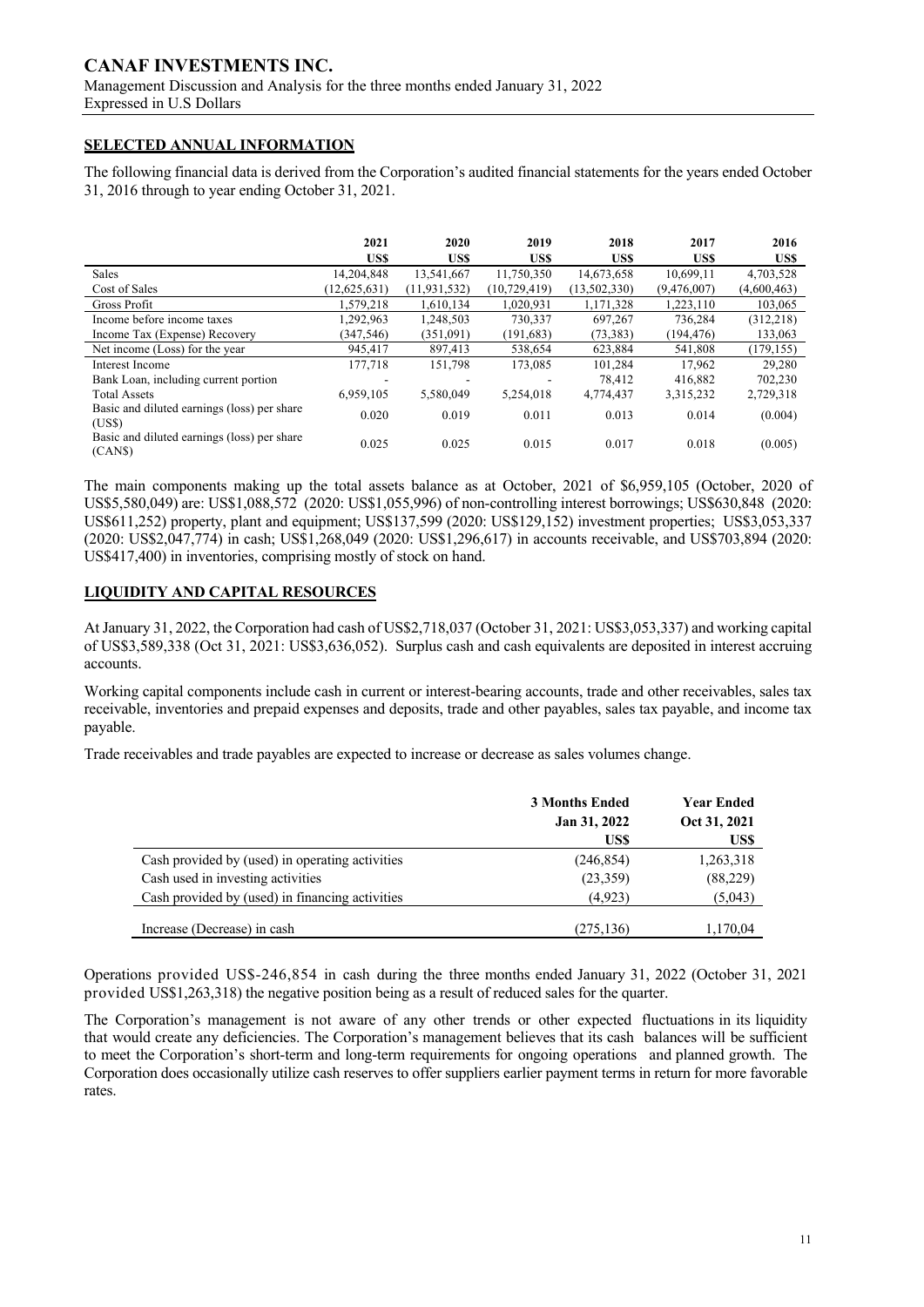### **ECONOMIC DEPENDENCE**

Sales from the Corporation's South African coal processing business are substantially derived from a very few number of customers and as a result, the Corporation is economically dependent on these customers. The Corporation's exposure to credit risk is limited to the carrying value of its accounts receivable. As at January 31, 2022, Southern Coal had trade receivables of US\$1,186,440 (October 31, 2021: US\$1,268,049) due from these customers and were collected subsequent to the quarter-end.

### **REVENUE RECOGNITION**

Revenue from the sale of calcined anthracite is recognized upon transfer of title, which is completed when the physical product is delivered to customers and collection is reasonably assured. Rental revenue is recognized on a straight-line basis over the term of the lease and collection is reasonably assured. Interest and other income are recognized when earned and collection is reasonably assured.

### **COMMITMENTS**

The Company had an agreement to lease premises for its coal processing plant in South Africa for a term of ten years, expiring on December 31, 2020, with a monthly rent of Rand 35,000 (US\$2,297). After lease expiry on December 31, 2020, the Company is operating under the same terms as the expired lease with an effective notice period of 60 days.

In June 2021, the Company secured a further land tenure for Quantum. The term of the lease was for five years, with a monthly rent of Rand 25,000 per month and with an option to extend for a further four years and nine months. Quantum is now in the process of applying for environmental authorisations which would allow for the construction of further calcining facilities; the overall application process is expected to be completed by September 2022.

| <b>Months</b> | <b>Financial Year</b> | US\$   |
|---------------|-----------------------|--------|
| 9             | 2022/23               | 14,769 |
| 12            | 2023/24               | 19,692 |
| 12            | 2024/25               | 19,692 |
| 12            | 2025/26               | 19,692 |
| 9             | 2026/27               | 14.769 |
|               |                       | 88,615 |

### **TRANSACTIONS WITH RELATED PARTIES**

At the report date, key management consists of Christopher Way (CEO, President and a Director of the Corporation), Rebecca Williams (CFO and Director), Peter Wassenaar (Chairman and Director), who took over the role of Chairman from the late David Way as at  $1<sup>st</sup>$  December 2020.

Fees incurred for services by key management personnel during the twelve months ended January 31, 2022 and 2021:

|                       |                                                                          |               | <b>3 Months Ended</b> |
|-----------------------|--------------------------------------------------------------------------|---------------|-----------------------|
|                       |                                                                          | <b>Jan 31</b> | <b>Jan 31</b>         |
|                       |                                                                          | 2022          | 2021                  |
| <b>Services</b>       | Party                                                                    | US\$          | US\$                  |
| CFO and Director      | Professional fees for financial administration and management services   | 6,561         | 6,134                 |
| Chairman and Director | Consulting fees for administration and management services               | 2,465         | 1,465                 |
| President, CEO and    | President, CEO and director of the Corporation                           | 20,300        | 19,618                |
| Director              |                                                                          |               |                       |
| Company Secretary     | Professional fees for administration and management services             | 1.421         |                       |
| <b>Directors</b>      | Directors fees for administration and management services in relation to | 14.447        | 20,287                |
|                       | the Company's coal processing business in South Africa                   |               |                       |
| Director              | Consulting fees (Former Chairman and Director)                           |               | 9,112                 |
|                       |                                                                          | 45,194        | 56.617                |

### **OFF-BALANCE SHEET ARRANGEMENTS**

The Corporation has no off-balance sheet arrangements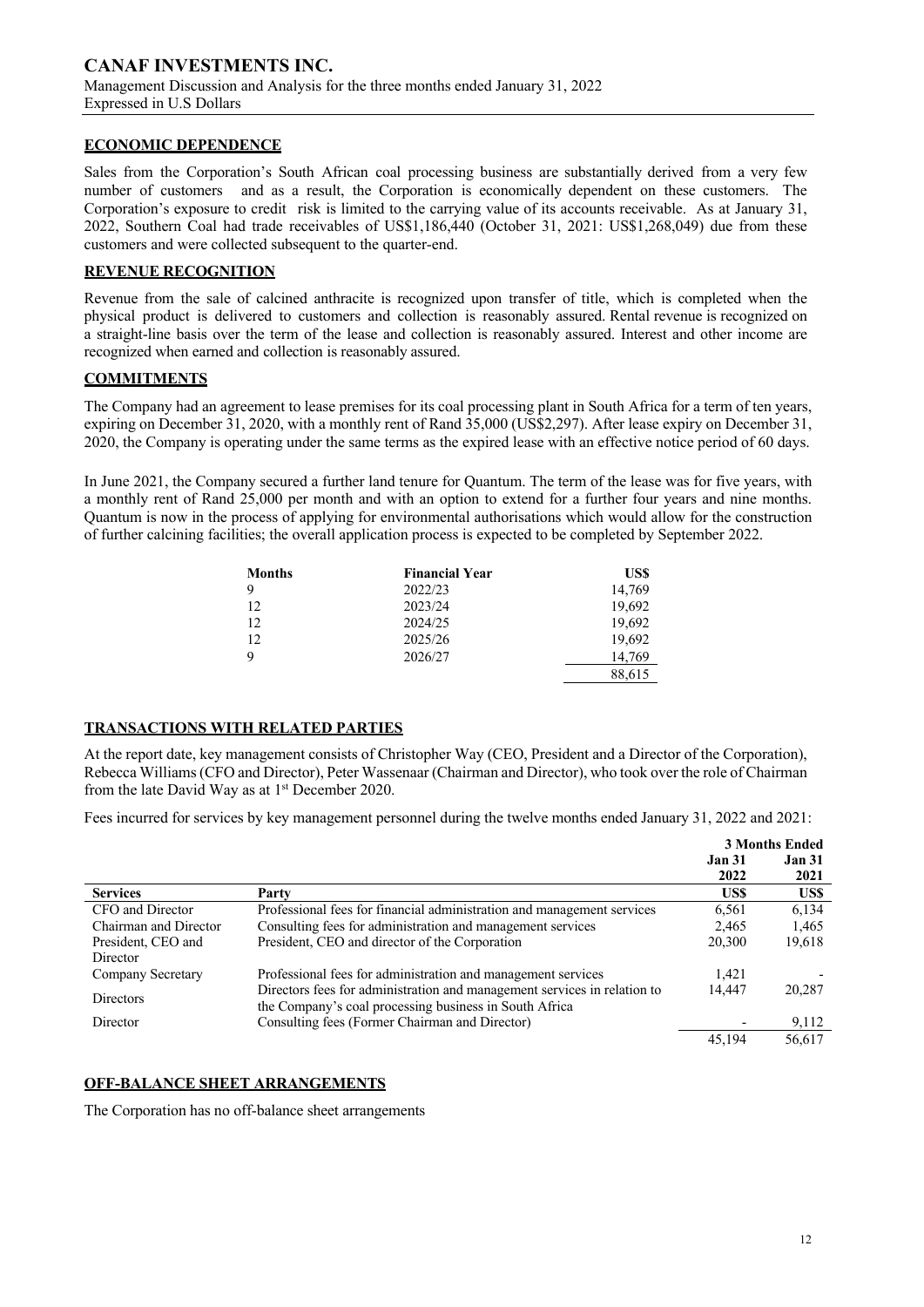### **CRITICAL ACCOUNTING POLICIES AND ESTIMATES**

The details of Canaf's accounting policies are presented in Note 2 of the unaudited Financial Statements for the quarter ended January 31, 2021. These policies are considered by management to be essential to understanding the processes and reasoning that go into the preparation of the Corporation's financial statements and the uncertainties that could have a bearing on its financial results.

### **MANAGEMENT OF FINANCIAL RISKS**

The Corporation is exposed to various risks in relation to financial instruments. The Corporation's financial assets and liabilities by category are summarized in Note 2(s) of the consolidated financial statements. The Corporation's risk management is coordinated by the board of directors and focuses on actively securing the Corporation's short to medium-term cash flows and raising finances for the Corporation's capital expenditure program. The Corporation does not actively engage in the trading of financial assets for speculative purposes. The most significant financial risks to which the Corporation is exposed are described below.

#### *Foreign Currency Risk*

Foreign exchange risk arises because of fluctuations in exchange rates. The Corporation conducts a significant portion of its business activities in foreign currencies. The Corporation's subsidiaries, principally located in South Africa, routinely transact in the local currency, exposing the Corporation to potential foreign exchange risk in its financial position and cash flows.

The assets, liabilities, revenue and expenses that are denominated in foreign currencies will be affected by changes in the exchange rate between the United States dollar and these foreign currencies. The Corporation does not currently use financial instruments to mitigate this risk.

#### *Credit Risk*

Credit risk is the risk of loss associated with counterparty's inability to fulfill its payment obligations. The Corporation limits its exposure to credit loss for cash by placing its cash with high quality financial institutions and for trade receivable by performing standard credit checks. The credit risk for cash and trade receivables is considered negligible since the counterparties are reputable banks with high quality external credit ratings and customers with no history of default.

The Corporation has a credit risk exposure related to its economic dependence on a very few customersfor its calcine sales. The Corporation has assessed its exposure to credit risk and has determined that no significant risk exists from these concentrations of credit.

#### *Liquidity Risk*

Liquidity risk is the risk that the Corporation will not be able to meet its financial obligations when they become due. The Corporation ensures, as far as reasonably possible, that it will have sufficient capital in order to meet short-term business requirements, after taking into account cash flows from operations and the Corporation's holdings of cash. The Corporation has a working capital of US\$3,589,338 as at January 31, 2022. There can be no assurance that the Corporation will be successful with generating and maintaining profitable operations or will be able to secure future debt or equity financing for its working capital and expansion activities.

#### *Commodity Price Risk*

The Corporation's revenues, earnings and cash flows are directly related to the volume and price of calcine sold and are sensitive to changes in market prices over which it has little or no control. The Corporation has the ability to address its price-related exposures through the use of sales contracts.

#### *Fair Value*

The Corporation uses the following hierarchy for determining fair value measurements:

- Level 1: Quoted prices in active markets for identical assets or liabilities.
- Level 2: Other techniques for which all inputs which have a significant effect on the recorded fair value are observable, either directly or indirectly.
- Level 3: Techniques which use inputs that have a significant effect on the recorded fair value that is not based on observable market data.

The level within which the financial asset or liability is classified is determined based on the lowest level of significant input to the fair value measurement.

The Corporation's financial assets measured at fair value through profit or loss use Level 1 valuation techniques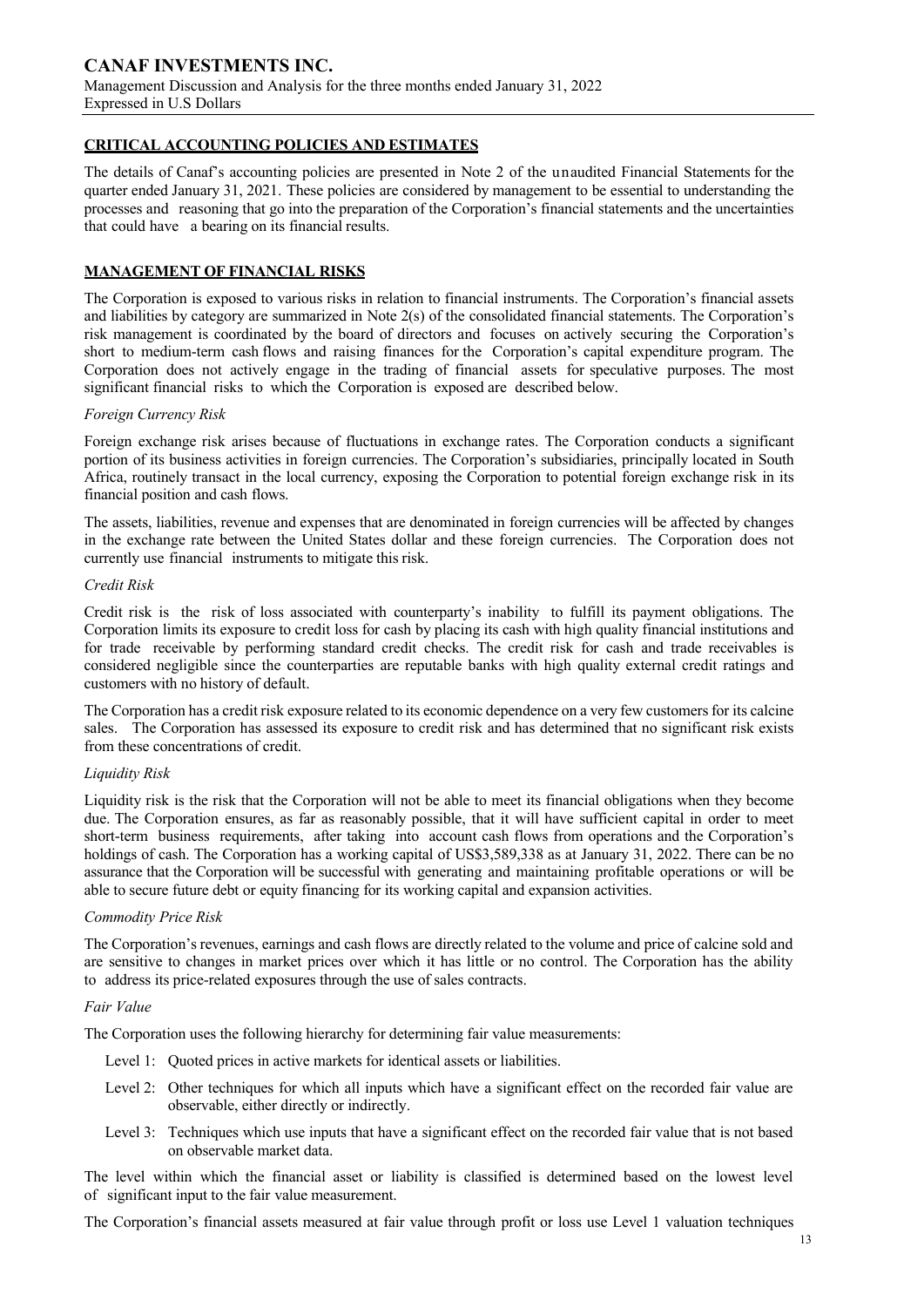during the three months ended January 31, 2022. The carrying values of the Corporation's financial assets and liabilities approximate their fair values as at January 31, 2022.

### **CAPITAL RISK MANAGEMENT**

The Corporation's objectives in managing its capital are to ensure adequate resources are available to fund its coal processing business in South Africa, to seek out and acquire new projects of merit, and to safeguard its ability to continue as a going concern. The Corporation manages its share capital as capital, which as of January 31, 2022 totaled US\$8,079,463 (October 31, 2021: US\$8,079,463).

The Corporation manages its capital structure in a manner that provides sufficient funding for operational and capital expenditure activities. Funds are secured through the sale of calcine in South Africa and, when necessary, through debt funding or equity capital raised by means of private placements. There can be no assurances that the Corporation will be able to obtain debt or equity capital in the case of operating cash deficits.

The Corporation may, from time to time, invest capital that is surplus to immediate operational needs in short-term, liquid, and highly rated financial instruments held with major financial institutions, or in marketable securities. The Corporation may also, from time to time, enter into forward foreign exchange and commodity price contracts to hedge a portion of its exposure to movements in foreign exchange and commodity prices.

The Corporation has no externally imposed capital requirements and has not paid or declared any dividends since the date of incorporation, nor are any contemplated in the foreseeable future. There were no changes in the Corporation's approach to capital management during the three months ended January 31, 2022.

### **RISKS AND UNCERTAINTIES**

The Corporation is subject to a number of risk factors due to the nature of the mining business in which it is engaged, including movements in commodity prices, which are difficult to forecast. The Corporation seeks to counter these risks as far as possible by selecting exploration areas on the basis of their recognized geological potential to host economic deposits.

The Corporation's assets are of indeterminate value. For further particulars see the financial statements filed on www.sedar.com.

#### *Covid-19 Pandemic*

The ongoing pandemic scene globally could have negative consequences for all operations. Sickness as a result of the virus could impact sales, ability to service sales, rent collection, and general management. The board has put contingency plans in place to support with continuing the Southern Coal (South African) operations and manage any care and maintenance measures that need to be implemented.

During periods of travel restrictions, the financial performance has demonstrated that remote working has not had any adverse effects on the performance of the Corporation. The operations of the board, senior management and administration, given its already remote working structure, should not therefore be adversely affected by any future necessary measures to minimise the risks and effects of the virus, should they be re-introduced.

#### *Exploration and Development*

The Corporation is not currently engaged in any exploration or development projects.

#### *Operating Hazards and Risks*

Operations in which the Corporation has a direct or indirect interest will be subject to all the hazards and risks normally incidental to exploration, development and production of resources, any of which could result in work stoppages, damage to persons or property and possible environmental damage. Although the Corporation has or will obtain liability insurance in an amount which it considers adequate, the nature of these risks is such that liabilities might exceed policy limits, the liabilities and hazards might not be insurable, or the Corporation might not elect to insure itself against such liabilities due to high premium costs or other reasons, in which event the Corporation could incur significant costs that could have a material adverse effect upon its financial condition.

#### *Metal and Mineral Prices*

Factors beyond the control of the Corporation affect the price and marketability of gold and other metals and minerals. Metal and mineral prices have fluctuated widely, particularly in recent years and are affected by numerous factors including international, economic and political trends, expectations of inflation, currency exchange fluctuations, interest rates, global or regional consumption patterns, speculative activities and worldwide production levels. The effect of these factors on the Corporation's future prospects cannot accurately be predicted.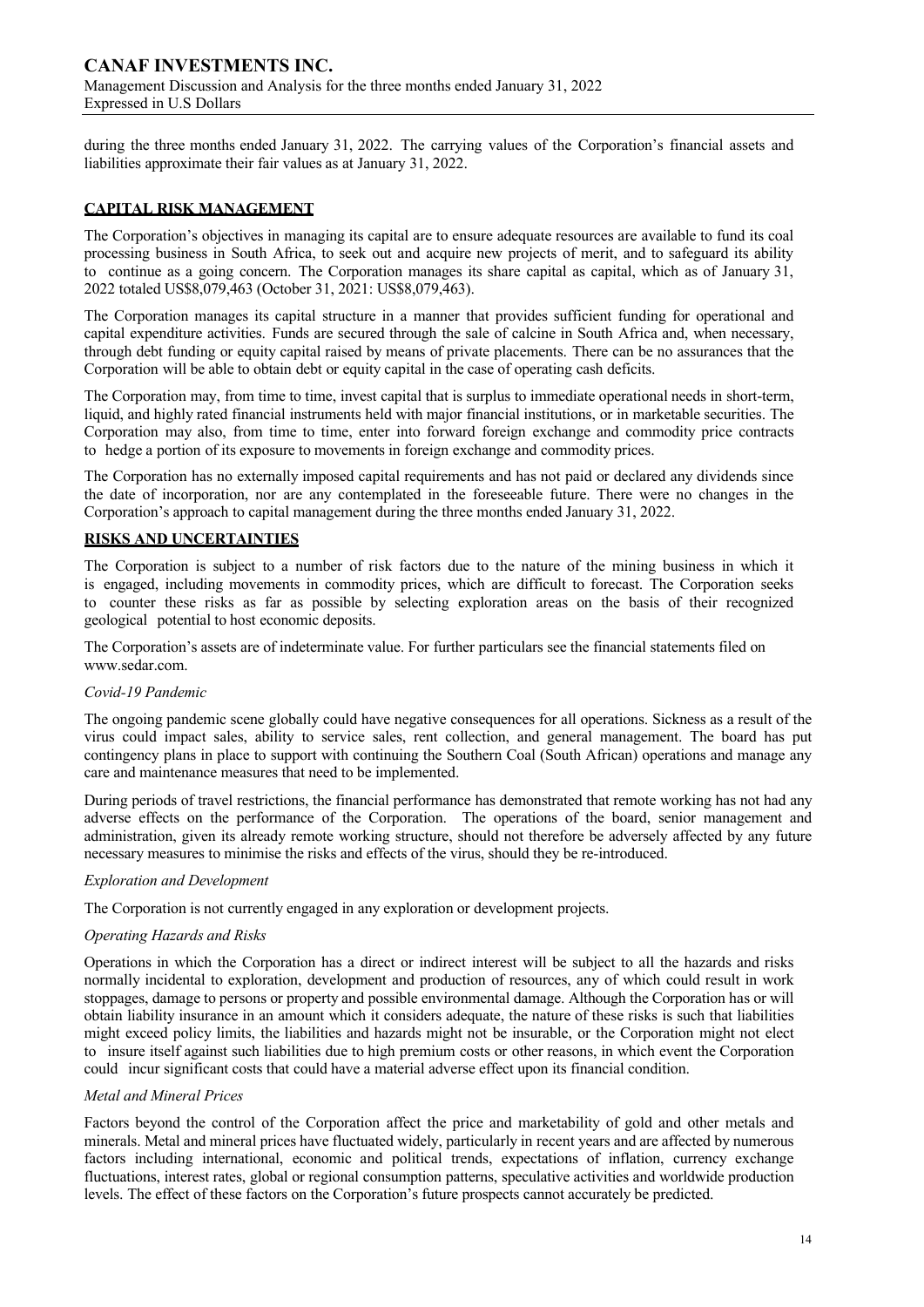### *Political Risk*

Quantum and Canaf Investments is located in South Africa and consequently the Corporation will be subject to certain risks, including currency fluctuations, electricity outages and possible political or economic instability, and exploration and production activities may be affected in varying degrees by political stability and government regulations relating to the industry. Any changes in regulations or shifts in political attitudes are beyond the control of the Corporation and may adversely affect its business. Exploration may be affected in varying degrees by government regulations with respect to restrictions on future exploitation and production, price controls, export controls, foreign exchange controls, income taxes, expropriation of property, environmental legislation and site safety.

#### *Environmental Factors*

#### All phases of the Corporation's operations will be subject to environmental regulation in South Africa.

Environmental legislation is evolving in a manner which will require stricter standards and enforcement, increased fines and penalties for non-compliance, more stringent environmental assessments of proposed projects and a heightened degree of responsibility for companies and their officers, directors and employees. In addition, certain types of operations require the submission and approval of environmental impact assessments. Environmental assessments of proposed projects carry a heightened degree of responsibility for companies and directors, officers and employees. The cost of compliance with changes in governmental regulations has a potential to reduce the profitability of operations. The exploration, development and production activities of the Corporation will require certain permits and licenses from various governmental authorities and such operations are and will be governed by laws and regulations governing exploration, development and production, labour standards, occupational health, waste disposal, toxic substances, land use, environmental protection, safety and other matters. Companies engaged in exploration activities generally experience increased costs and delays as a result of the need to comply with applicable laws, regulations and permits. There can be no assurance that all licenses and permits which the Corporation may require to carry out exploration and development of its projects will be obtainable on reasonable terms or on a timely basis, or that such laws and regulations would not have an adverse effect on any project that the Corporation may undertake.

#### *Cash Flows and Additional Funding Requirements*

The Corporation has significant revenues from operations and produces positive cashflow. The Corporation intends to expand organically using available cash and local debt financing, when required.

Should the Corporation decide to develop or acquire a relatively large asset or opportunity, the majority of sources of funds will in large portion be derived from the issuance of equity or project finance debt. Although the Corporation presently has sufficient financial resources and has been successful in the past in obtaining equity and debt financing to undertake its currently planned exploration and development programs, there is no assurance that it will be able to obtain adequate financing in the future or that such financing will be on terms advantageous to the Corporation.

#### *Enforcement of Civil Liabilities*

Substantially all of the assets of the Corporation will be located outside of Canada, with the directors and officers of the Corporation being resident outside of Canada also. As a result, it may be difficult or impossible to enforce judgments granted by a court in Canada against the assets of the Corporation or the directors and officers of the Corporation residing outside of Canada.

#### *Management*

The Corporation is dependent on a relatively small number of key employees, the loss of any of whom could have an adverse effect on the Corporation.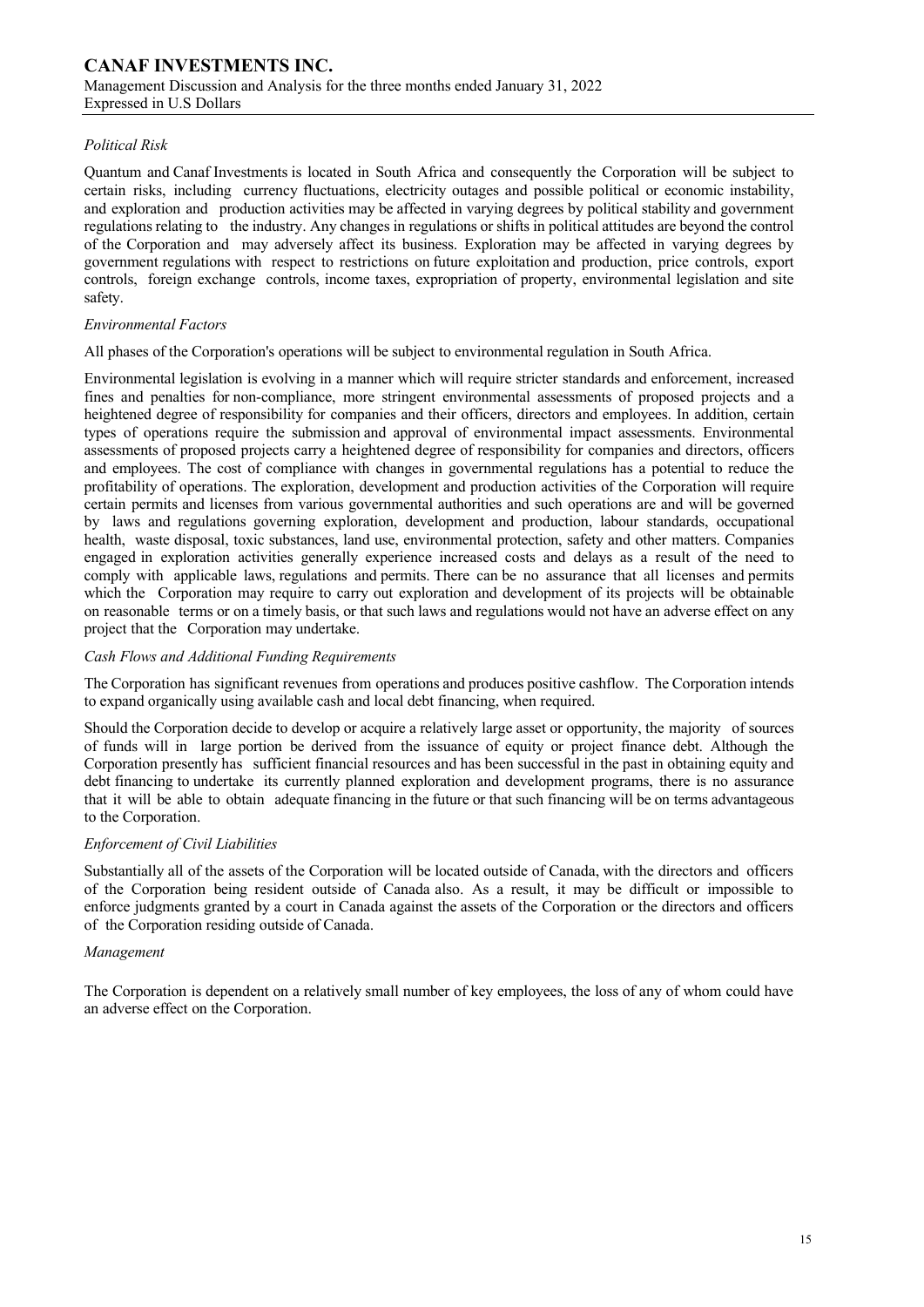### **CAUTIONARY STATEMENTS ON FORWARD-LOOKING INFORMATION**

This MD&A together with the Corporation's consolidated financial statements for the three months ended January 31, 2022 contain certain statements that may be deemed "forward-looking statements". All statements in this MD&A, other than statements of historical fact, that address exploration drilling, exploitation activities and events or developments that the Corporation expects to occur, are forward looking statements. Forward looking statements in this document are statements that are not historical facts and are generally, but not always, identified by the words "expects", "plans", "anticipates", "believes", "intends", "estimates", "projects", "potential" and similar expressions, or that events or conditions "will", "would", "may", "could" or "should" occur. Information inferred from the interpretation of drilling results and information concerning resource estimates may also be deemed to be forward looking statements, as it constitutes a prediction of what might be found to be present when and if a project is actually developed. Although the Corporation believes the expectations expressed in such forward-looking statements are based on reasonable assumptions, such statements are not guarantees of future performance and actual results may differ materially from those in the forward-looking statements.

Inherent in forward-looking statements are risks and uncertainties beyond the Corporation's ability to predict or control, including risks that may affect the Corporation's operating or capital plans, including risks generally encountered in the exploration and development of natural resource properties, such as unusual or unexpected geological formations, unanticipated metallurgical difficulties, ground control problems, process upsets and equipment malfunctions; risks associated with labour and unavailability of skilled labour; fluctuations in the market prices of the Corporation's principal products, which are cyclical and subject to substantial price fluctuations; risks created through competition for natural resource properties; risks associated with lack of access to markets; risks associated with mineral and resource estimates, including the risk of errors in assumptions or methodologies; risks posed by fluctuations in exchange rates and interest rates, as well as general economic conditions; risks associated with environmental compliance and permitting, including those created by changes in environmental legislation and regulation; risks associated with the Corporation's dependence on third parties in the provision of transportation and other critical services; risks associated with aboriginal title claims and other title risks; social and political risks associated with operations in foreign countries; and risks associated with legal proceedings.

Actual results and developments are likely to differ, and may differ materially, from those expressed or implied by the forward-looking statements contained in this MD&A. Such statements are based on a number of assumptions which may prove to be incorrect, including, but not limited to, the following assumptions: that there is no material deterioration in general business and economic conditions; that there is no unanticipated fluctuation of interest rates and foreign exchange rates; that the supply and demand for, deliveries of, and the level and volatility of commodity prices develop as expected; that the Corporation receives regulatory and governmental approvals as are necessary on a timely basis; that the Corporation is able to obtain financing as necessary on reasonable terms; that there is no unforeseen deterioration in the Corporation's activity costs; that the Corporation is able to continue to secure adequate transportation as necessary for its exploration activities; that the Corporation is able to procure equipment and supplies, as necessary, in sufficient quantities and on a timely basis; that exploration activity timetables and capital costs for the Corporation's planned projects are not incorrectly estimated or affected by unforeseen circumstances; that costs of closure of various operations are accurately estimated; that there are no unanticipated changes to market competition; that the Corporation's estimates in relation to its natural resource interests are within reasonable bounds of accuracy (including with respect to size, grade and recoverability of mineral projects) and that the geological, operational and price assumptions on which these are based are reasonable; that no environmental and other proceedings or disputes arise; and that the Corporation maintains its ongoing relations with its employees, consultants and advisors.

Readers are cautioned that the foregoing list of important factors and assumptions is not exhaustive. Forwardlooking statements are not guarantees of future performance. Events or circumstances could cause the Corporation's actual results to differ materially from those estimated or projected and expressed in, or implied by, these forwardlooking statements. The Corporation undertakes no obligation to update publicly or otherwise revise any forwardlooking statements or the foregoing list of factors, whether as a result of new information or future events or otherwise, except as may be required under applicable laws.